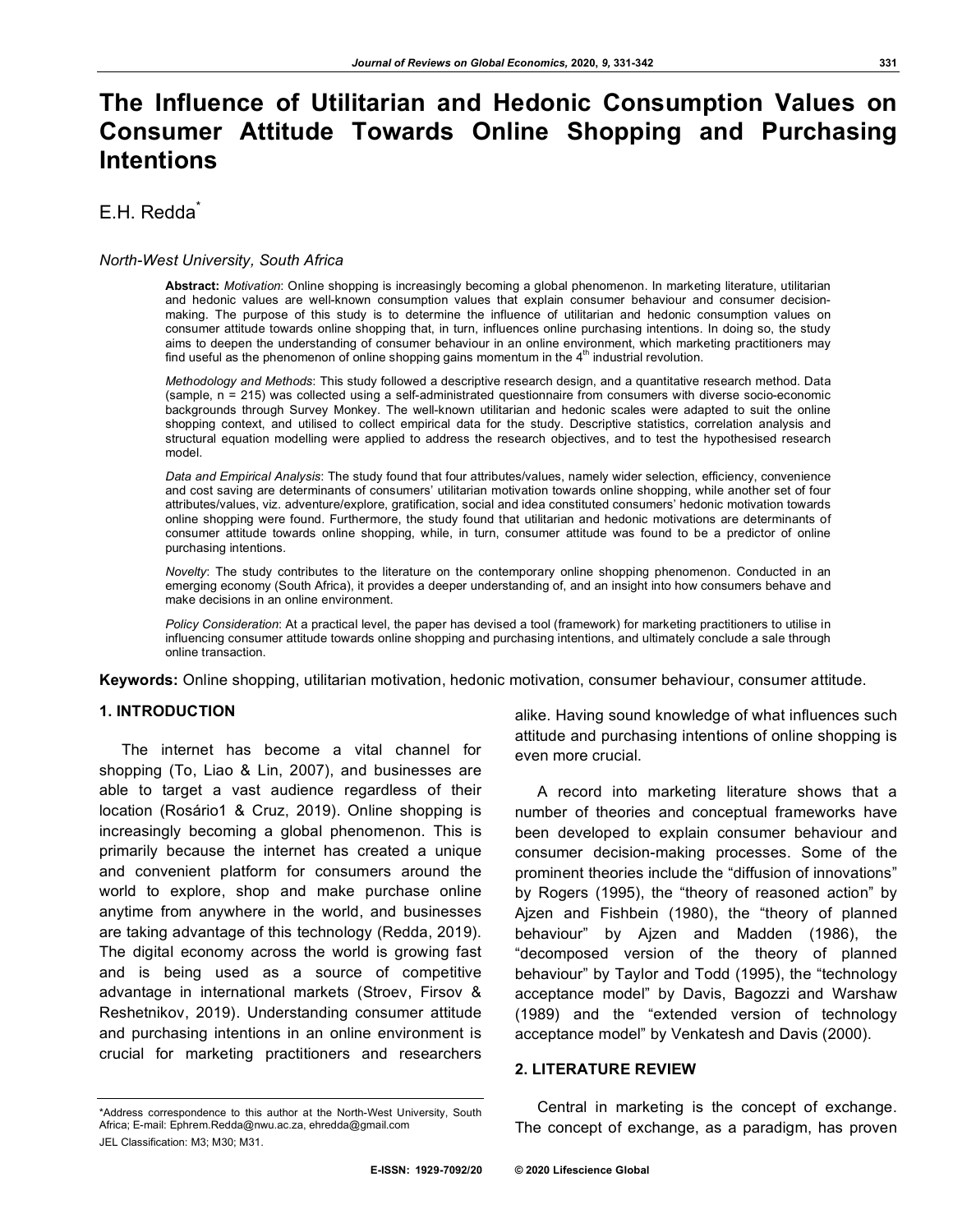to be a useful framework for explaining and conceptualising marketing behaviour (Bagozzi, 1975:32). In *marketing* theory, "every *exchange* is supposed to produce utility, which means the value of what you trade is less than the value of what you receive from the trade" (Thompson, 2019). As the title of this paper suggests, the focus of this paper is on utilitarian and hedonic consumption values. This paper investigates the role of utilitarian and hedonic consumption values in influencing consumer attitude and purchasing intentions of online shopping. In marketing literature, utilitarian and hedonic consumption values are well-known consumption values that explain consumer behaviour and consumer decision-making. Babin and Harris (2016:28) assert that at the heart of the consumer-valueframework(CVF), and the central notion in consumer behaviour, is value which is described as "what consumers ultimately pursue and it captures how much gratification a consumer receives from consumption". Zeithaml (2012) posits that customers define value in four ways: "i) value is low price; ii) value is whatever I want in a product or service; iii) value is the quality I get for the price I pay; and iv) value is what I get what I give". Babin and Harris (2016:28) suggest the following simple equation on how a consumer may determine the overall worth of something for its value:

## *value = what you get - what you give*

Where what you get may include benefits such as "quality, convenience, emotions, prestige, experience and other factors such as scarcity and nostalgia; and what you give may include sacrifices of time, money, effort, opportunity, emotions and image" (Babin & Harris, 2016:28).

Babin and Harris (2016) argue that while theoretically it is possible to break-down the concept of *value* into different aspects or classifications, the most useful value typology can be derived using the utilitarian and hedonic value propositions. Briefly explained, utilitarian consumption value refers to the "utility or functional value of an object", whereas hedonic consumption value refers to the "emotional or sensory experiences of online shopping" (Batra & Ahtola, 1991). The dimensions or attributes of utilitarian consumption values may include achievement, efficiency, value and wider selection (Arnold & Reynolds, 2003; Kim, 2006; To *et al.*, 2007). Similarly, the dimensions or attributes of hedonic consumption values may include "adventure shopping, gratification shopping, role playing, social interaction, value

shopping and idea shopping" (Arnold & Reynolds, 2003; Kim, 2006; To *et al.*, 2007). Conceptually, there are significant differences between these two value propositions. Firstly, "hedonic value is an end in and of itself rather than a means to an end; secondly, hedonic value is very emotional and subjective in nature; and thirdly, when a consumer does something to obtain a hedonic value, it can be difficult to explain the action objectively" (Babin & Harris, 2016:28).

## **Problem Statement**

Having a sound understanding of the dimensions/attributes that constitute utilitarian and hedonic consumption values is critical in our quest to comprehend and explain consumer behaviour and consumer decision-making. An avalanche of studies has been conducted that determine the effect of utilitarian and hedonic consumption values on customer satisfaction, attitude and purchasing intentions on the goods market and service industries (Babin, Darden & Griffin, 1994; Arnold & Reynolds, 2003; Kim, 2006; Guido, 2006). Only few have focused on the context of online shopping (To *et al.*, 2007; Moon, *et al.*, 2017). A study by To *et al.* (2007) found that utilitarian motivation is an antecedent of consumer intention to search and intention to purchase over the Internet. Importantly, the study found that hedonic consumption value has a direct effect on consumer intention to search, and indirect effect on purchasing intentions. Another interesting finding of this study is that utilitarian consumption value is the stronger predictor of consumer intention to search, and intention to purchase compared to hedonic consumption value. The study did not attempt to determine the influence of these motivations (both utilitarian and hedonic motivations) on consumer attitude towards online shopping with the present study aim to do. Another study that attempted to address a similar issue is that of Moon *et al.* (2017), which studied consumers' perception of websites' utilitarian and hedonic attributes and purchasing intentions. The study found that "consumers' perception of utilitarian attributes and hedonic attributes are significant and positive predictors of cognitive and affective attitude". Furthermore, that study found that "cognitive and affective attitudes are significant and positive predictors of consumers' purchase intentions" in an online environment. Within the South African context, research in the areas of attitude towards online shopping and purchasing intentions based on utilitarian and hedonic consumption values remains unexplored. In light of the apparent limitation of empirical research,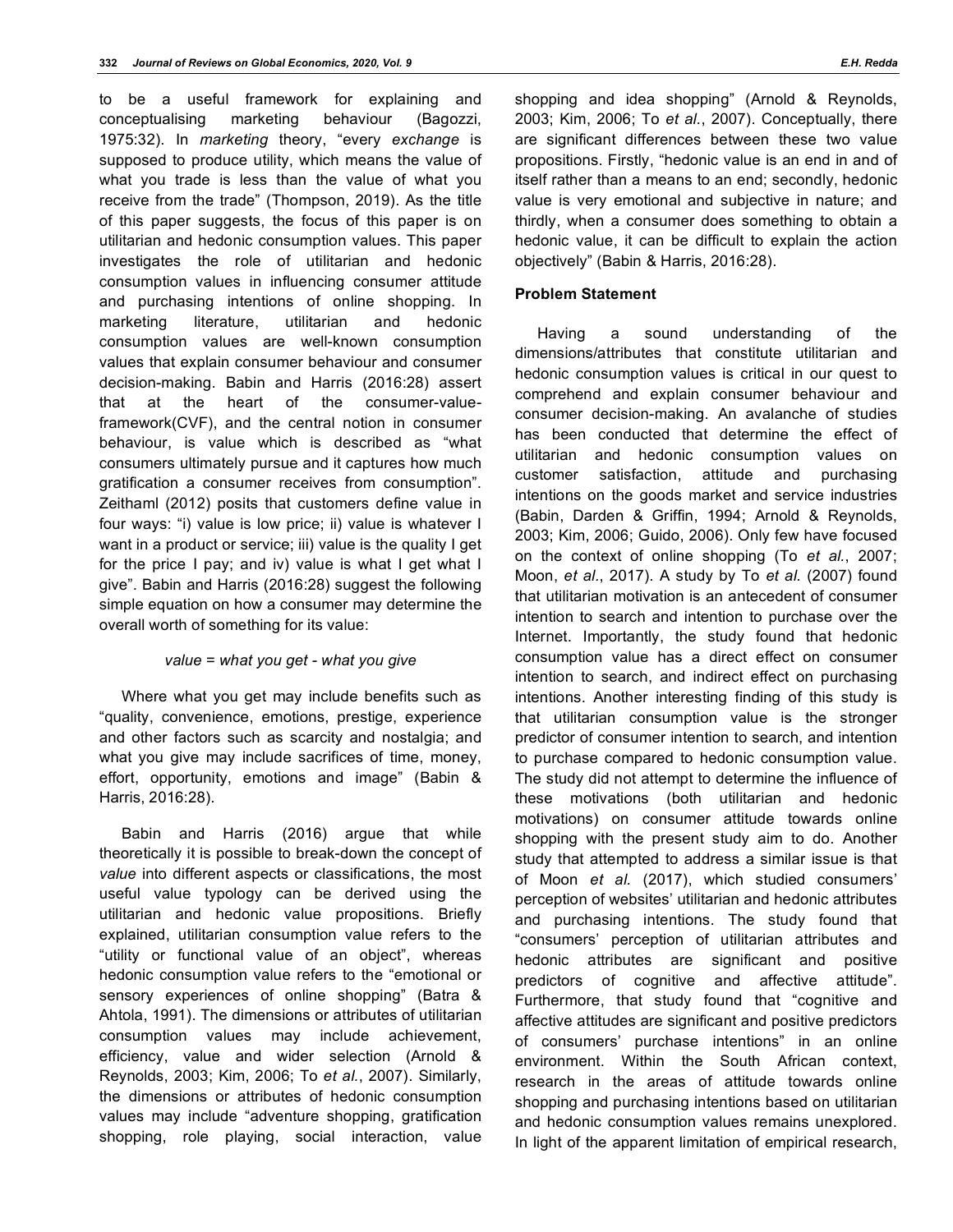the present study attempts to fill the void by examining the influence of utilitarian and hedonic consumption values on consumer attitude towards online shopping and purchasing intentions.

## **3. CONCEPTUAL FRAMEWORK, AND HYPOTHESIS FORMULATION**

This section elucidates the conceptual framework and hypotheses formulation based on the two broad typologies of consumption values, namely utilitarian and hedonic consumption values. The research model tested in this study is depicted in Figure **1**.

## **Utilitarian Consumption Values**

Utilitarian values/attributes are "directed toward achieving goals, and they relate to efficiency and rational decision-making; they refer to the utility or functional value of an object" (Batra & Ahtola, 1991). The concept of utilitarian value refers to the "gratification derived from something that enables the consumer to solve problems or accomplish tasks" (Babin & Harris, 2016: 29). Within this context, the purchase of the physical product or service is meant to accomplish a certain task. Put differently, it is meant to satisfy a functional or economic need, and the shopping is compared to a task and the value accrued is weighed on the success or completion of the task (Hirschman & Holbrook, 1982). Various attributes/values have been cited as determinants of utilitarian consumption values within online and offline/traditional business contexts.

To *et al.* (2017) empirically tested six utilitarian values that motivated consumers to do online search and purchase intentions; these values included cost saving, convenience, selection, information availability, lack of sociality and customisation. Likewise, Moon *et al*. (2017) applied four attributes, namely product information, monetary saving, convenience and ease of use to determine online purchase intentions.

As elucidate above, various empirical studies have been undertaken that attempted to establish the attributes that create utilitarian values for consumers be it in online or offline settings. In the immediate section below, focus is placed on what constitutes and influences consumers' utilitarian consumption values within the context of online shopping. Based on the literature study and the efficacy of their findings, the utilitarian consumption values tested in this study comprise:

- Wider/diversified selection;
- Information availability;
- Efficiency;
- Achievement;
- Convenience and
- Cost saving/better deals.

*Wider/diversified selection* is often described as the primary motivation for consumers to engage in online shopping (Alba *et al.* 1997; Arnold & Reynolds, 2003; Kim, 2006; To *et al.*, 2007). With online shopping, consumers are spoiled with a wider selection of products over the internet (Delafrooz *et al.*, 2009). *Information availability* regarding product specifications, prices and promotions also plays a crucial role in enticing consumers into buying products through the online channel (Wolfinbarger & Gilly, 2001). The ease with which consumers can search for products that satisfy their need and conclude the transaction over the internet is appealing to consumers. As a result, consumers are able to get (achieve) what they need efficiently through online is an important value proposition to consumers (utilitarian value). The term efficiency in this case refers to the "consumer needs to save time and resources, while achievement refers to a goal-related shopping orientation where success in finding specific products that were planned for at the outset of the trip is important" (Babin *et al.*, 1994; Kim, 2006). Obtaining (and perhaps buying) what consumers need is an important driver of utilitarian consumption values in online shopping. A closely related concept that results in creating utilitarian value is the *convenience* that online shopping offers to consumers; a convenience that is not bound by time, space or weather (Burke, 1997). Travelling and waiting in lines are avoided. Consumers are able to conduct their shopping 24 hours a day conveniently from the comfort of their homes (Redda, 2018). *Cost saving/better deals* is also an added advantage that contributes value to consumer when they purchase through online; consumers are able to negotiate better deals and get products at lower prices (To *et al.*, 2007). This is because businesses that sell online are able to save money on rent and personnel of a typical brick and mortar store.

In line with the theoretical and empirical foundations implicated above, the following alternative hypotheses are formulated (also see Figure **1** for graphical illustration):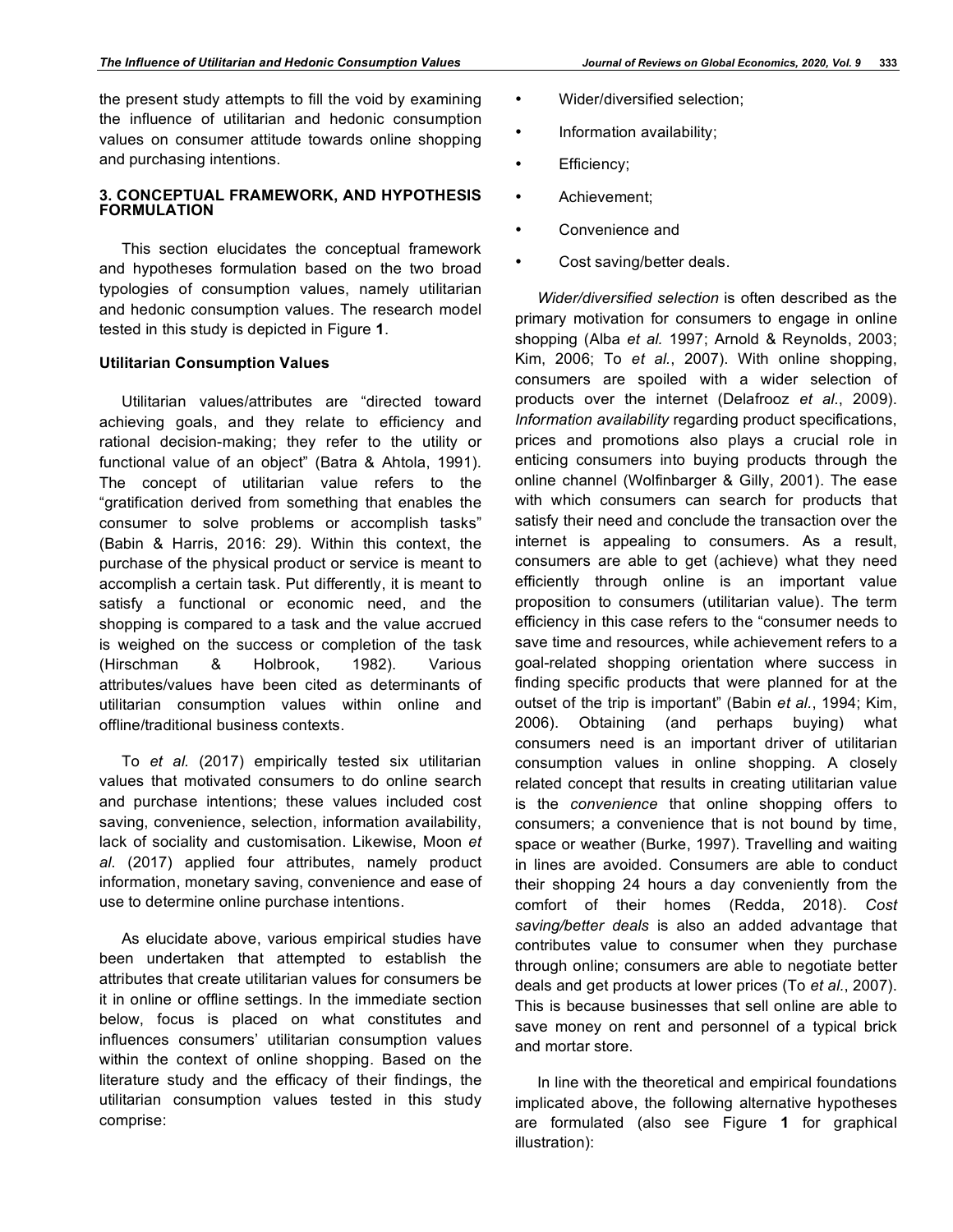*H1: Diversified/wider selection has a significant positive influence on utilitarian motivation for online shopping.*

*H2: Information availability has a significant positive influence on utilitarian motivation for online shopping.*

*H3: Efficiency has a significant positive influence on utilitarian motivation on online shopping.*

*H4: Achievement has a significant positive influence on utilitarian motivation for online shopping.*

*H5: Convenience has a significant positive influence on utilitarian motivation for online shopping.*

*H6: Cost saving/better deals have a significant positive influence on utilitarian motivation for online shopping.*

As explicated in the hypotheses formulation, a number of consumption values, namely wider/diversified selection, information availability, efficiency, achievement, convenience and cost saving/better deals are the main contributors to consumers' utilitarian motivation towards online shopping. The utilitarian motivation for online shopping, in this respect, refers to the attributes that the online shopping is seen as an option/channel through which consumers are afforded wider selection of products, with easily available information to conduct purchase (achieve what they want) efficiently with convenience at a reduced cost of purchase. Previous empirical studies in other parts of the world (Childers, Carr, Peck & Carson, 2002; Chiu & Ting, 2011) have suggested that utilitarian motivations can significantly influence consumer attitude towards online shopping. Similarly, Moon *et al*. (2017) found that utilitarian attributes have a positive and significant relationship with cognitive and affective attitude towards online purchase intentions. In keeping with the established literature, it is therefore postulated that if a consumer is said to have attained a utilitarian consumption value (which translates into utilitarian motivation), it will inevitably have a significant positive influence on his/her attitude towards online shopping. Consequently, the following hypothesis is formulated:

*H7: Utilitarian motivation has a significant positive influence on consumer attitude towards online shopping.*

#### **Hedonic Consumption Values**

Hedonic consumption values are defined as the "attributes that deal with the experiences of sensory appeals, which include emotion and gratification" (Batra & Ahtola, 1991). Therefore, emotional or sensory experiences of shopping are the driving forces of hedonic consumption value. Hedonic consumption value is often referred to as the immediate gratification that comes from experiencing certain activity (Babin & Harris, 2016:29). The hedonic aspect of shopping has been described as "excitement, arousal, joy, festive, escapism, fantasy and adventure" (Fischer & Arnold, 1990). Within this context, value is not sought from the actual purchase of the physical product or service, but from the experience and emotions associated with such a purchase. The end result is satisfying emotions and fantasies (Assael, 2004). Hedonic shoppers are "less motivated by the physical usefulness of the product" (Evans *et al.*, 2009); they are motivated by the shopping experience itself (Hoyer, MacInnis & Pieters, 2013). Through an empirical study, Arnold and Reynolds (2003) identified six categories that motivate shopping, namely, "adventure, social, gratification, idea, role playing and value shopping". To *et al.* (2007) tested five hedonic values, viz. adventure/explore, social, idea, value, and authority and status that motivated consumers to do online search and purchase intentions. Similarly, Moon *et al*. (2017) used three proxies of hedonic attributes in their studies, namely role shopping, best deal and social in their cognitiveaffective attribute approach to determine online purchase intentions.

Up on examination of the empirical studies and the efficacy of their findings, the hedonic consumption values tested in this study include:

- Adventure/explore;
- Gratification shopping;
- Social;
- Idea;
- Authority & status.

*Adventure/explore shopping* is a "type of shopping consumer engages for stimulation, adventure, and the feeling of being in another world; the shopping trip is made for the sheer excitement and adventure" (Arnold & Reynolds, 2003). Kim (2006) concurs and adds stimulation as an important component of adventure shopping. There is a sense of curiosity in consumers that generate the action of adventure shopping (To *et al*., 2007). *Gratification shopping* refers when shopping is conducted for purposes of stress relief, alleviate a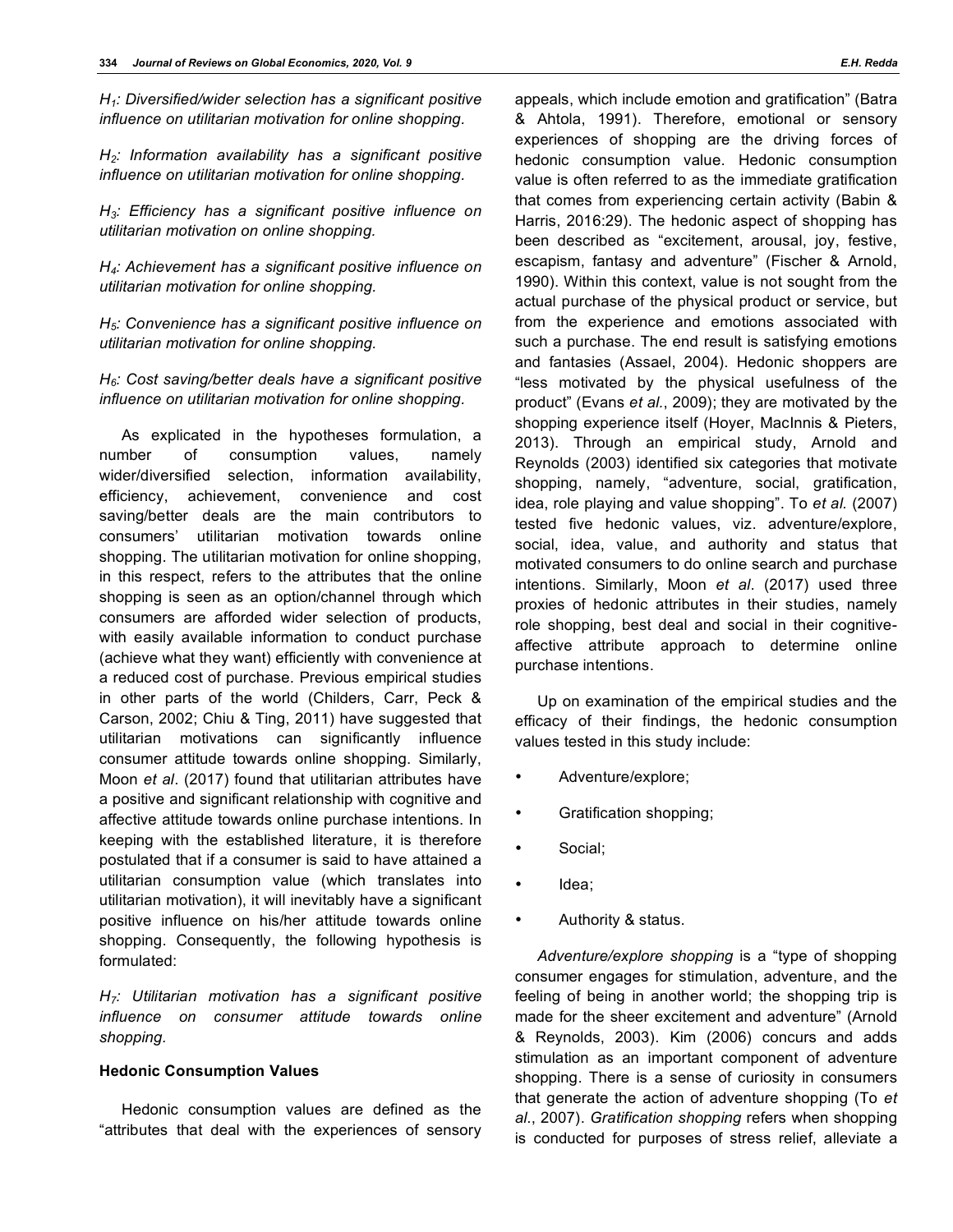negative mood and as a treatment of oneself (Arnold & Reynolds, 2003; Kim, 2006). Idea shopping is primarily made to keep up with trends, fashions, innovations (Arnold & Reynolds, 2003). There is no doubt that the internet can provide such information to consumers to keep the abreast of new products and innovations in the market. Consumers are able to get information about brands, products, and new trends and receive pleasure in the process (To *et al*., 2007). Social *shopping* in traditional setting refers to the "enjoyment of shopping with family and friends, socialising while shopping and bonding with others while shopping" (Arnold & Reynolds, 2003; Kim, 2006; Chiu, Wang, Fang, & Huang, 2014).). The advent of the internet has created a virtual community (Wolfingarger & Gilly, 2001) where consumers could share information and shopping experiences with those who have similar interests through online means (To *et al*., 2007). *Authority and status* – the internet does provide special authority and status to online shoppers. Online shoppers have the control on what product to see, when to place an order and when to receive the product (Parsons, 2002). The control over technology does provide to online shoppers this authority and status (To *et al*., 2007).

In accordance with the theoretical and empirical foundations furnished above, the following alternative hypotheses are formulated (also see Figure **1** for graphical illustration):

*H8: Adventure/explore has a significant positive influence on hedonic motivation for online shopping.*

*H9: Gratification shopping has a significant positive influence on hedonic motivation for online shopping.*

*H10: Idea has a significant positive influence on hedonic motivation for online shopping.*

*H11: Social has a significant positive influence on hedonic motivation for online shopping.*

*H12: Authority and status have a significant positive influence on hedonic motivation for online shopping.*

As elucidated in the process of hypotheses formulation, adventure/explore, gratification, social, idea and authority and status have been identified as the main contributors to consumers' hedonic motivation towards online shopping. The hedonic motivation for online shopping, in this respect, is described the extent to which online shopping is perceived to be fun, exciting, delightful, thrilling and enjoyable. Searches

into empirical studies (Childers *et al*., 2001; Chiu & Ting, 2011) reveal that hedonic motivations do have a positive impact towards online shopping. Hedonic motivation is also found to specifically influence cognitive affective attitude towards online purchase intentions (Moon *et al.*, 2017). In light of these narratives, it is deemed appropriate to state that:

*H13: Hedonic motivation has a significant positive influence on consumer attitude towards online shopping.*

The section below focuses on the last component of the research model; the influence of consumer attitude on online purchasing intentions.

### **Consumer Attitude and Purchasing Intentions**

The relationship between consumer attitude and purchasing intention is a well-documented phenomenon in offline and online businesses. Attitude refers to the "degree to which an individual person may have a favourable or unfavourable evaluation of the behaviour of interest" (Azjen & Fishein, 1980). Behavioural intentions (in this case purchasing intentions) are motivational factors that influence an individual's behaviour to act, i.e. to do the purchase. The theory postulates that "the stronger the intention of doing a certain task, the more likely the task will be performed" (Ajzen, 1985). Within an online context, George (2004) found that consumer attitude and perceived behavioural control to be predictors of online purchasing. Applying the theory of planned behaviour, Redda (2019) found that consumer attitude toward online shopping does in deed influence shopping behaviour. In line with the foregoing discussion, the following hypothesis is formulated:

*H14: Consumer attitude has significant positive influence on online purchasing intentions.*

#### **Research Model**

The purpose of this study is to determine the influence of hedonic and utilitarian values on consumers' attitude towards online shopping that, in turn, influences purchasing intentions. The conceptual framework underpinning this study and the hypothesised research model are illustrated Figure **1**.

## **4. RESEARCH METHOD**

This study implemented descriptive research design, and quantitative research method to address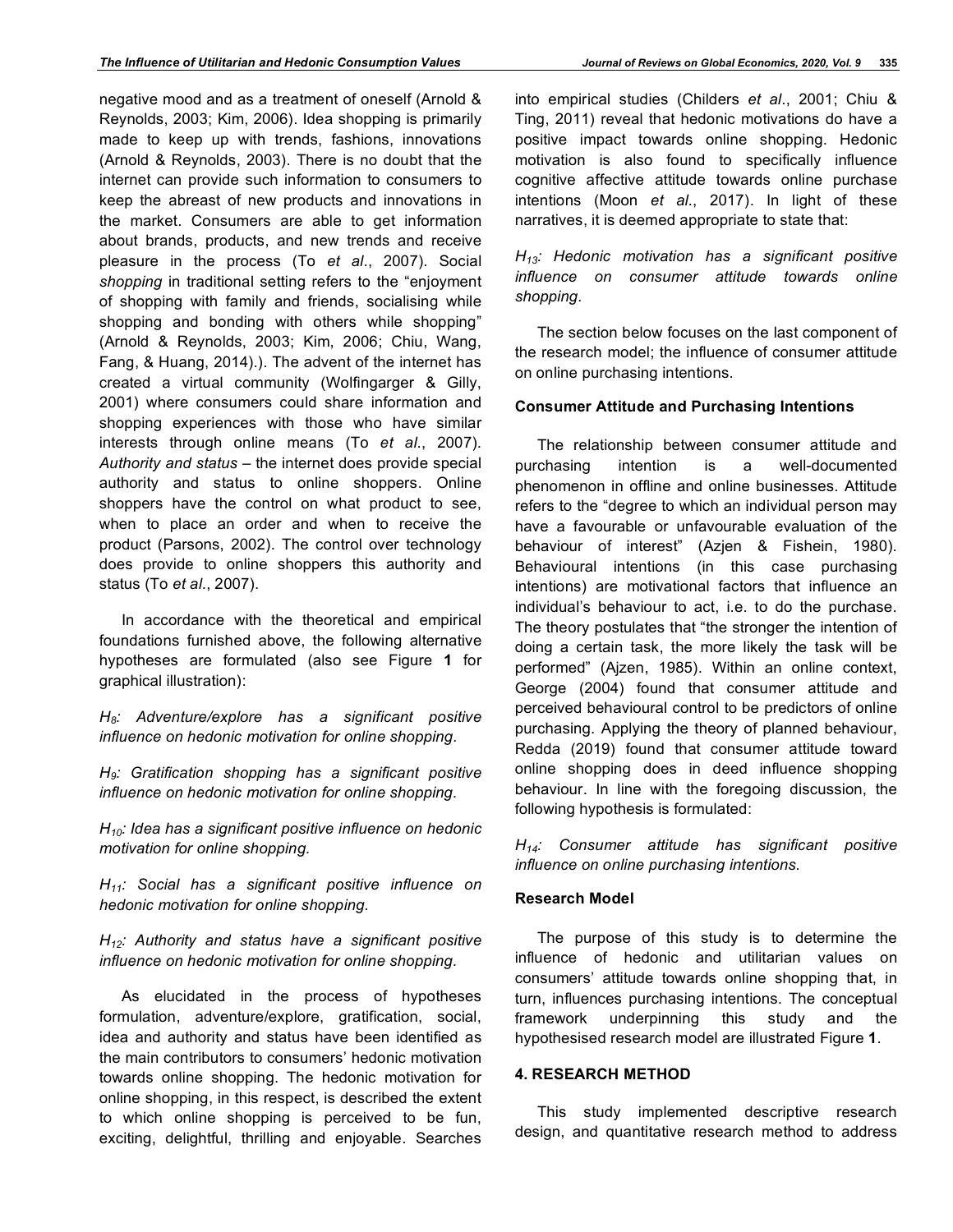

**Figure 1:** Research model.

the research objectives, and to test the hypothesised research model.

#### **Sampling and Data Collection**

The population of the study included South African consumers who engage in online shopping. Due to the absence of a sampling frame for this population group, probability sampling could not have implemented. Instead, the researcher implemented convenience and snowball sampling techniques, which are examples of non-probability sampling techniques. A structured selfadministered questionnaire was distributed through Survey Monkey to collect data from a diverse group of online shoppers in Gauteng, the economic hub of South Africa in 2018. Using this data collection method, 215 usable responses were obtained and analysed. This sample size is sufficiently large enough to conduct the type of statistics implemented in this study (Malhotra, 2010:377).

#### **Research Instrument**

As explicated above, this paper aims to examine the influence of utilitarian and hedonic consumption values on consumer attitude towards online shopping and purchasing intentions. As well-known consumption values that explain consumer attitude and consumer decision-making, this study has benefited from previously conducted conceptual and empirical research studies. The scales utilised in this study were assessed in terms of their psychometric properties to ensure the reliabilities of the measurement items.

The variables and measurement items for the utilitarian and hedonic values used in this research instrument were drawn from validated scales of priori research (Arnold & Reynolds, 2003; Kim, 2006; To *et al.*, 2007). For utilitarian values: wider/diversified selection (three items), information availability (three items), efficiency (three items), achievement (three items), convenience (four items) and cost saving/better deals (three items) were compiled. Similarly, for hedonic values: adventure/explore (three items), gratification (three items), social (three items), idea (three items) and authority and status (three items) were compiled. The measurement items for attitude (four items) and purchasing intentions (four items) were adapted from the theory of planned behaviour (TPB) (Azjen, 1985, 1991). A six-point Likert scale (anchored from 1 (strongly disagree) to 6 (strongly agree)) was used to capture responses. A pilot study (with a sample of 50) was conducted in order to ascertain the internalconsistency reliability of the scale as an additional measure before collecting data for the main study. A Cronbach alpha greater than 0.70 was obtained for all the constructs, and therefore no items were removed during the pilot testing stage.

#### **Ethical Considerations**

The instrument used to collect data classified as low risk and, necessary ethical clearance (ECONIT-2017- 088) was obtained from the North-West University. All responses are reported in aggregate and participation in the study was on a voluntary basis.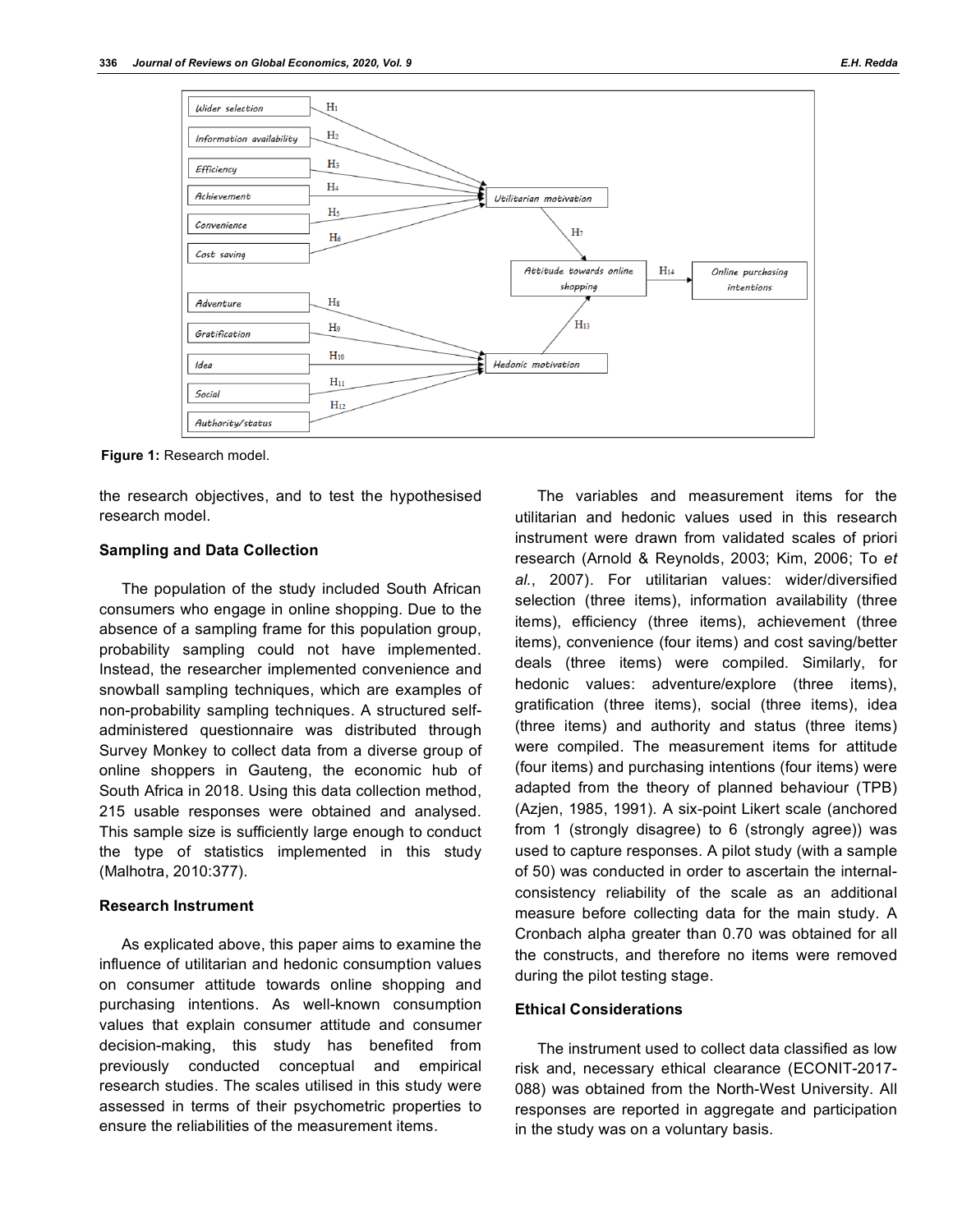#### **Data Analysis**

The collected data was analysed using SPSS with Amos version 25 Microsoft Windows.

## **5. EMPIRICAL FINDINGS AND DISCUSSION**

#### **Sample Description**

As illustrated in Table **1**, the sample of 215 was balanced in terms of gender; 55.35% (n=119) were female and 44.65% (n=96) were male. The demographic data revealed that the majority of the respondents were between 35 and 44 years of age (25%), followed by age cohort 18 to 24 (33%) and age cohort 25 to 34 (13%). Only 11 percent were above the age of 45. Majority (above 80%) of the respondents indicated that they shop online for fashions, branded products and overseas products (products not available in local markets). A significant number (65%) of the respondents indicated they shop online for local products and athletic products.

#### **Reliability and Validity Analysis**

In order to determine the internal-consistency and reliability of the scales used during data collection, the Cronbach's alpha (α) was computed for all the scaled items of the questionnaire (Beckstead, 2013). The results presented in Table **2** suggest that the Cronbach alpha coefficients for all the scaled variables were above 0.70 threshold, proving acceptable level internalconsistency reliability (Hair, Black, Babin & Anderson, 2010). As shown on Table **2**, the average/mean interitem correlation (MIIC) for all the variables ranged between 0.15 and 0.50, which is indicative of convergent and discriminant validity of the instrument utilised (Clark & Watson, 1995). Furthermore, the standardised loading estimates of the items of the

|  | <b>Table 1: Descriptive Statistics</b> |
|--|----------------------------------------|
|--|----------------------------------------|

variables were above the 0.50 mark providing further evidence of convergent validity (Hail *et al.*, 2010). Additional two measures viz. composite reliability (CR) and average variance extracted (AVE) produced values in excess of 0.70 and 0.50, respectively showing further support of convergent validity. The values of average variance extracted (AVE) are shown on a diagonal line, highlighted in bold font in Table **2**.

#### **Correlation Analysis and Multicollinearity Concerns**

As shown in Table **2**, it is evident that there were statistically significant (*p ≤* 0.05) linear associations/relationships between each pair of the variables tested in the model. This provided evidence for nomological validity (Malhotra, 2010). All the correlation coefficients were below the 0.90 mark providing evidence that there was no obvious multicollinearity concern between the variables tested in the model (Hair *et al.*, 2010). Additional collinearity diagnostics were computed to ensure that multicollinearity concern is not present between the variables. Each of the variables tested in the model produced a tolerance values above the 0.10 threshold level, and the variance inflation factor (VIF) below the cut-off of 10, providing support for the absence of multicollinearity between the variables (Pallant, 2013).

#### **Measurement Model**

SEM is "a second-generation multivariate analysis technique that is used to determine the extent to which a priori theoretical model is supported by the sample data" (Schumacker & Lomax, 2010). In this study, the researcher's aim was to examine the influence of utilitarian and hedonic consumption values on consumer attitude towards online shopping and purchasing intentions as depicted in Figure **1**. As a standard procedure, "the measurement model was first

| Age       | %  | <b>Products</b>         | %     |
|-----------|----|-------------------------|-------|
| $18 - 24$ | 23 | Fashions                | 93.00 |
| 25-34     | 41 | Oversea products        | 85.00 |
| 35-44     | 25 | <b>Branded products</b> | 80.00 |
| Above 45  | 11 | Athletic products       | 65.00 |
| Gender    |    | Local products          | 65.00 |
| Male      | 53 | <b>Books</b>            | 45.00 |
| Female    | 47 | Other                   | 37.00 |
|           |    | Grocery                 | 20.00 |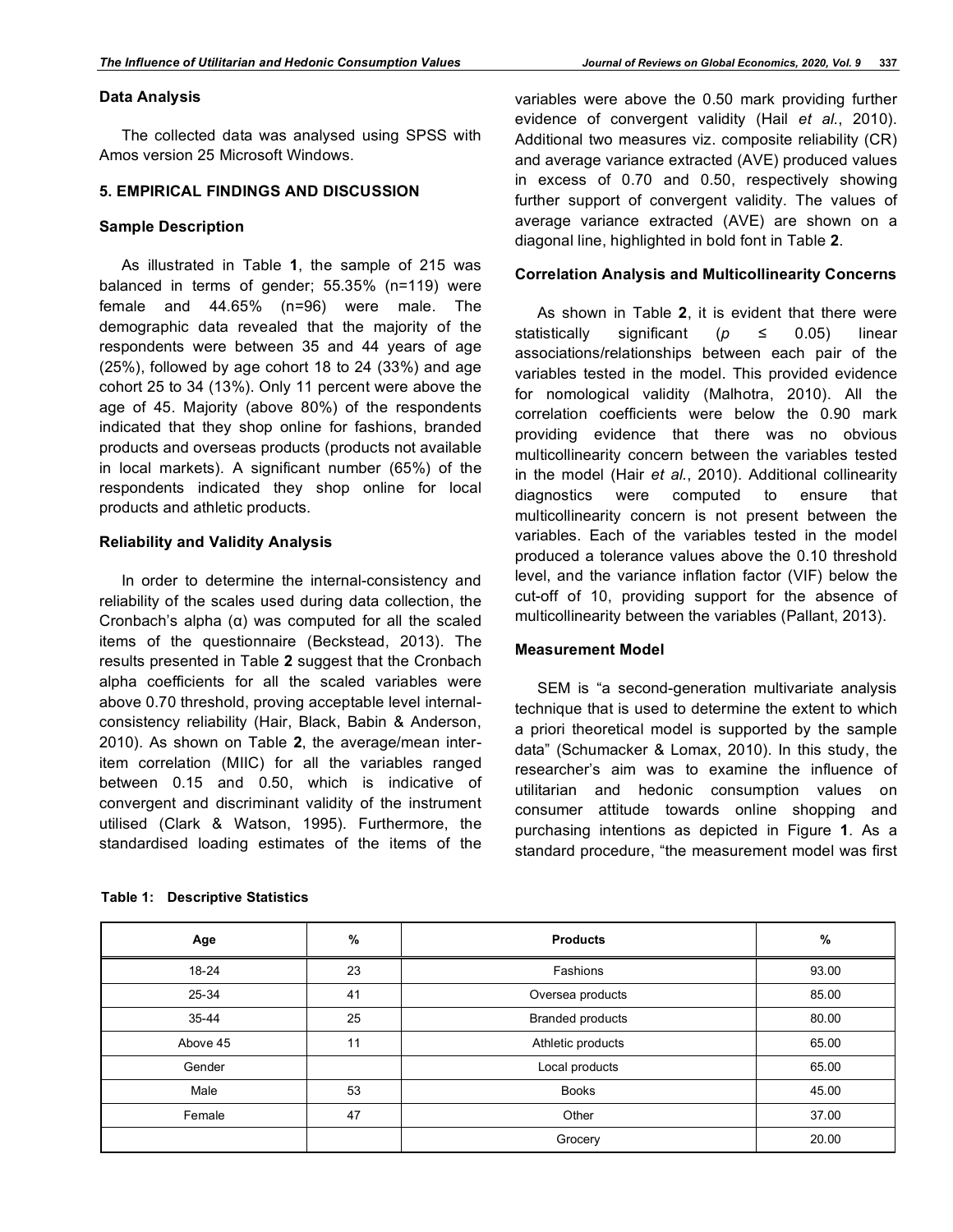| <b>Variables</b>                                                                                  |       | α    | <b>CR</b> | MIIC | F1   | F <sub>2</sub> | F3   | F4   | F <sub>5</sub> | F6   | F7   | F8   | F9   | F10  | F11  | F12  | <b>F13</b> | F14  | <b>F15</b> |
|---------------------------------------------------------------------------------------------------|-------|------|-----------|------|------|----------------|------|------|----------------|------|------|------|------|------|------|------|------------|------|------------|
| Wider selection                                                                                   | (F1)  | 0.75 | 0.71      | 0.23 | 0.69 |                |      |      |                |      |      |      |      |      |      |      |            |      |            |
| Information                                                                                       | (F2)  | 0.81 | 0.75      | 0.33 | 0.41 | 0.66           |      |      |                |      |      |      |      |      |      |      |            |      |            |
| Efficiency                                                                                        | (F3)  | 0.79 | 0.72      | 0.19 | 0.55 | 0.45           | 0.61 |      |                |      |      |      |      |      |      |      |            |      |            |
| Achievement                                                                                       | (F4)  | 0.79 | 0.72      | 0.28 | 0.43 | 0.55           | 0.45 | 0.65 |                |      |      |      |      |      |      |      |            |      |            |
| Convenience                                                                                       | (F5)  | 0.80 | 0.75      | 0.23 | 0.42 | 0.45           | 0.45 | 0.37 | 0.59           |      |      |      |      |      |      |      |            |      |            |
| Cost saving                                                                                       | (F6)  | 0.83 | 0.76      | 0.23 | 0.50 | 0.35           | 0.36 | 0.37 | 0.41           | 0.53 |      |      |      |      |      |      |            |      |            |
| Adventure/explore                                                                                 | (F7)  | 0.87 | 0.79      | 0.28 | 0.49 | 0.45           | 0.39 | 0.45 | 0.45           | 0.43 | 0.54 |      |      |      |      |      |            |      |            |
| Gratification                                                                                     | (F8)  | 0.78 | 0.70      | 0.37 | 0.55 | 0.39           | 0.45 | 0.35 | 0.36           | 0.44 | 0.56 | 0.63 |      |      |      |      |            |      |            |
| Social                                                                                            | (F9)  | 0.86 | 0.75      | 0.38 | 0.43 | 0.31           | 0.38 | 0.45 | 0.39           | 0.40 | 0.50 | 0.47 | 0.58 |      |      |      |            |      |            |
| Idea                                                                                              | (F10) | 0.87 | 0.75      | 0.27 | 0.40 | 0.35           | 0.44 | 0.60 | 0.55           | 0.45 | 0.58 | 0.60 | 0.39 | 0.66 |      |      |            |      |            |
| Authority & status                                                                                | (F11) | 0.85 | 0.74      | 0.29 | 0.39 | 0.40           | 0.39 | 0.45 | 0.35           | 0.38 | 0.35 | 0.36 | 0.45 | 0.45 | 0.51 |      |            |      |            |
| Utilitarian                                                                                       | (F12) | 0.83 | 0.74      | 0.29 | 0.31 | 0.39           | 0.36 | 0.38 | 0.46           | 0.36 | 0.45 | 0.39 | 0.45 | 0.40 | 0.55 | 0.65 |            |      |            |
| Hedonic                                                                                           | (F13) | 0.78 | 0.73      | 0.22 | 0.35 | 0.35           | 0.45 | 0.45 | 0.35           | 0.44 | 0.38 | 0.31 | 0.38 | 0.50 | 0.50 | 0.65 | 0.63       |      |            |
| Attitude                                                                                          | (F14) | 0.79 | 0.73      | 0.18 | 0.45 | 0.40           | 0.38 | 0.38 | 0.45           | 0.45 | 0.40 | 0.42 | 0.39 | 0.45 | 0.45 | 0.45 | 0.44       | 0.58 |            |
| Intentions                                                                                        | (F15) | 0.79 | 0.72      | 0.41 | 0.41 | 0.41           | 0.45 | 0.54 | 0.31           | 0.38 | 0.39 | 0.37 | 0.36 | 0.37 | 0.47 | 0.41 | 0.33       | 0.55 | 0.67       |
| Note: $\alpha$ = Cronbach's alpha; CR = Composite reliability; MIIC = Mean inter-item correlation |       |      |           |      |      |                |      |      |                |      |      |      |      |      |      |      |            |      |            |

**Table 2: Correlation Statistics, Validity and Reliability Statistics**

specified and identified, and the measured indicator items were assigned to the latent variables of the model" (Malhotra, 2010; Hair *et al.,* 2010). Following this, a confirmatory factor analysis (CFA) was conducted. The CFA model comprised fourteen (14) latent and manifest variables, namely utilitarian motivation, wider selection, information availability, efficiency, achievement, convenience, cost saving, hedonic motivation, adventure/explore, gratification shopping, social, idea, authority/status, attitude and purchase intentions. All items scored factor loadings above the minimum acceptable threshold of 0.50; items below the 0.50 threshold were not considered for analysis.

#### **Model Fit Assessment**

The most commonly used indices including goodness-of-fit index (GFI), adjusted goodness-of-fit index (AGFI), incremental fit index (IFI), Tucker Lewis index (TLI) and comparative fit index (CFI) were calculated to assess the goodness-of-fit of the structural model. It is suggested that "Index values closer to one (1) are said to represent a perfect fit of the model, while index values closer to zero (0) are believed to represent no fit at all" (Malhotra, 2010; Hair *et al.*, 2010). As a standard procedure two competing models were considered as illustrated in Table **3**. The figures presented in the table below (Table **2**) suggest that on balance structural model 2 portrayed a better model fit for the dataset.

## **Utilitarian and Hedonic Motivations of Online Shopping**

The empirical results presented in Figure **2** illustrate the path coefficients and the squared multiple correlation (SMC) between the various variables tested in the structural model. The results regarding the decisions of the hypotheses are presented in Table **4**.

## **Utilitarian Values that Constitute Utilitarian Motivation**

Of the six value attributes that were proposed as determinants of utilitarian motivation towards online

|                          |                 |        |             | <b>Absolute fit indices</b> |            | Incremental fit indices |        |        |  |  |
|--------------------------|-----------------|--------|-------------|-----------------------------|------------|-------------------------|--------|--------|--|--|
| <b>Model fit indices</b> | $\lambda^2$ /df | GFI    | <b>AGFI</b> | <b>RMSEA</b>                | <b>NFI</b> | TLI                     | CFI    | IFI    |  |  |
| Model 1                  | 4.666           | 0.878  | 0.898       | 0.087                       | 0.892      | 0.954                   | 0.934  | 0.900  |  |  |
| Model 2                  | 2.536           | 0.953  | 0.930       | 0.038                       | 0.940      | 0.960                   | 0.988  | 0.949  |  |  |
| Acceptable value         | < 3.00          | > 0.90 | > 0.80      | 0.08                        | > 0.90     | > 0.90                  | > 0.90 | > 0.90 |  |  |

**Table 3: Structural Model Fit Assessment**

Source: Hair *et al.* (2010); Malhotra (2010).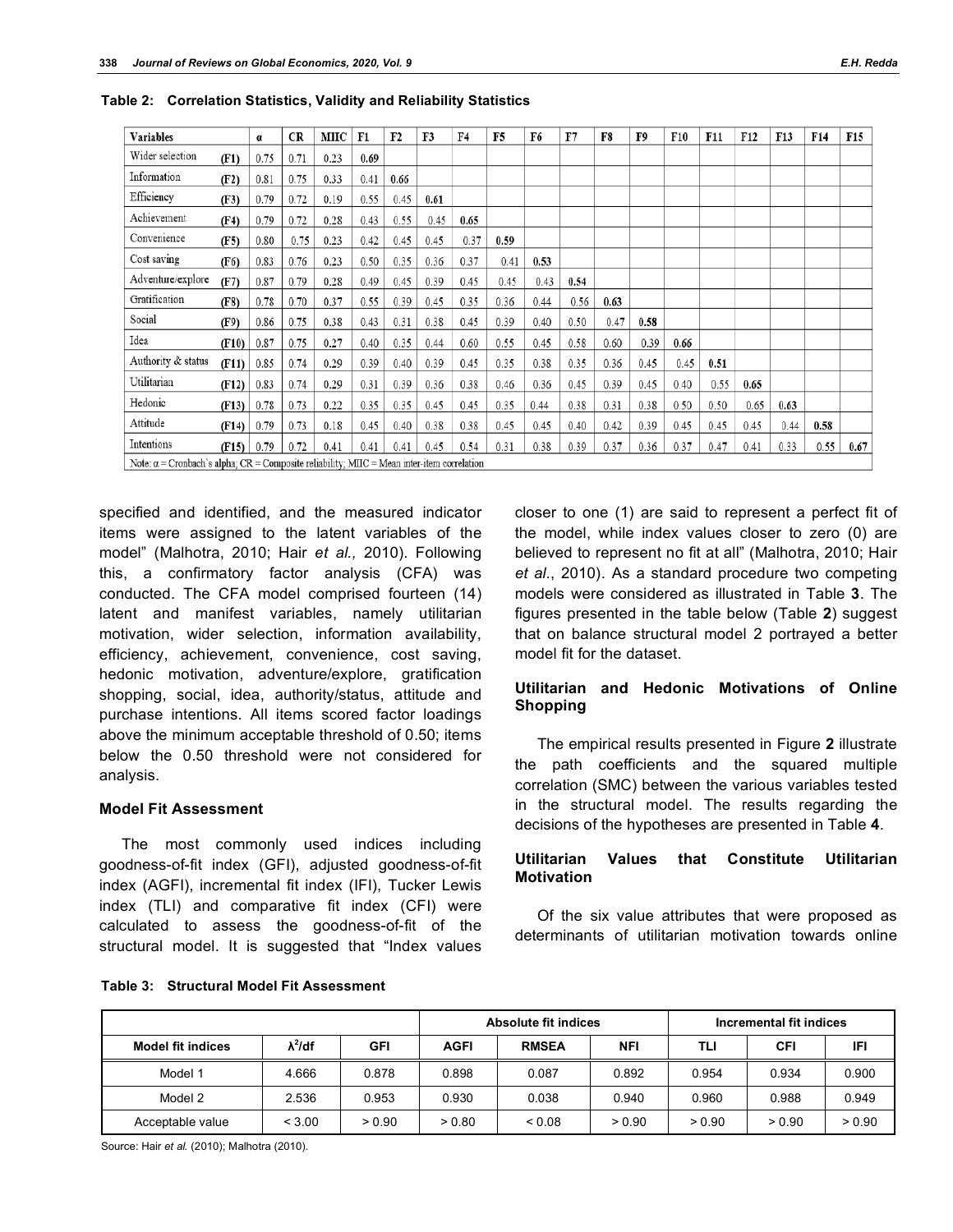

**Figure 2:** Empirical findings.

shopping, only four viz. wider selections (β = 0.35; *p* < 0.01), efficiency (β = 0.21; *p* < 0.05), convenience (β = 0.28; *p* < 0.05) and cost saving (β = 0.25; *p* < 0.05) were found to have statistically significant influence. Information availability and achievement were not found to have statistically significant contribution to utilitarian motivation. Collectively, these attributes/values with statistical significance produced an SMC of 0.58, which signifies that approximately 58 percent of the variance on consumer utilitarian motivation is explained by these utilitarian values. Subsequently,  $H_1$ ,  $H_3$ ,  $H_5$  and  $H_6$  are supported while no support is provided for  $H_2$  and  $H_4$ .

## **Utilitarian Motivation on Consumer Attitude Towards Online Shopping**

 $H<sub>7</sub>$  proposed that utilitarian motivation has significant positive influence on consumer attitude towards online shopping. The results of the study as reported in Figure **2** and Table **4** indicate that there is a statistically significant relationship (β = 0.55; *p* < 0.01);  $H<sub>7</sub>$  is supported. This finding is in congruence with theory and other empirical studies (Childers, Carr, Peck & Carson, 2002; Chiu & Ting, 2011; Moon *et al.*, 2017).

#### **Hedonic Values that Constitute Hedonic Motivation**

Initially, the study proposed that five hedonic values/attributes constitute hedonic motivation towards online shopping. Of these five values/attributes, only four, namely adventure/explore shopping (β = 0.25; *p* < 0.05), gratification shopping (β = 0.23; *p* < 0.05), social

shopping ( $β = 0.22$ ;  $p < 0.05$ ) and idea shopping ( $β =$ 0.30;  $p \le 0.01$ ) were found to have statistically significant influence. The authority and status construct was not found to have statistically significant contribution to hedonic motivation. These attributes/values with statistical significance collectively produced an SMC of 0.37, which signifies that approximately 37 percent of the variance on consumer hedonic motivation is explained by these hedonic values/attributes. Subsequently,  $H_1$ ,  $H_2$ ,  $H_3$  and  $H_4$  are supported, while no support is provided for  $H_{12}$ .

## **Hedonic Motivation on Consumer Attitude Towards Online Shopping**

 $H_{13}$  proposed that hedonic motivation has significant positive influence on consumer attitude towards online shopping. The results of the study as illustrated in Figure **2** indicate that there is a statistically significant relationship ( $β = 0.33$ ;  $p < 0.05$ ). Therefore, H<sub>13</sub> is supported. This finding is in line with theory and other empirical studies (Childers *et al*., 2001; Chiu & Ting, 2011; Moon *et al.*, 2017).

#### **Consumer Attitude on Online Purchasing Intentions**

As elucidated above, utilitarian motivation  $(H<sub>7</sub>)$  as well as hedonic motivation  $(H_{13})$  were found to have a statistically significant influence on consumer attitude towards online shopping. The SMC of 0.63 suggests that approximately 63 percent of the variance on consumer attitude towards online shopping is explained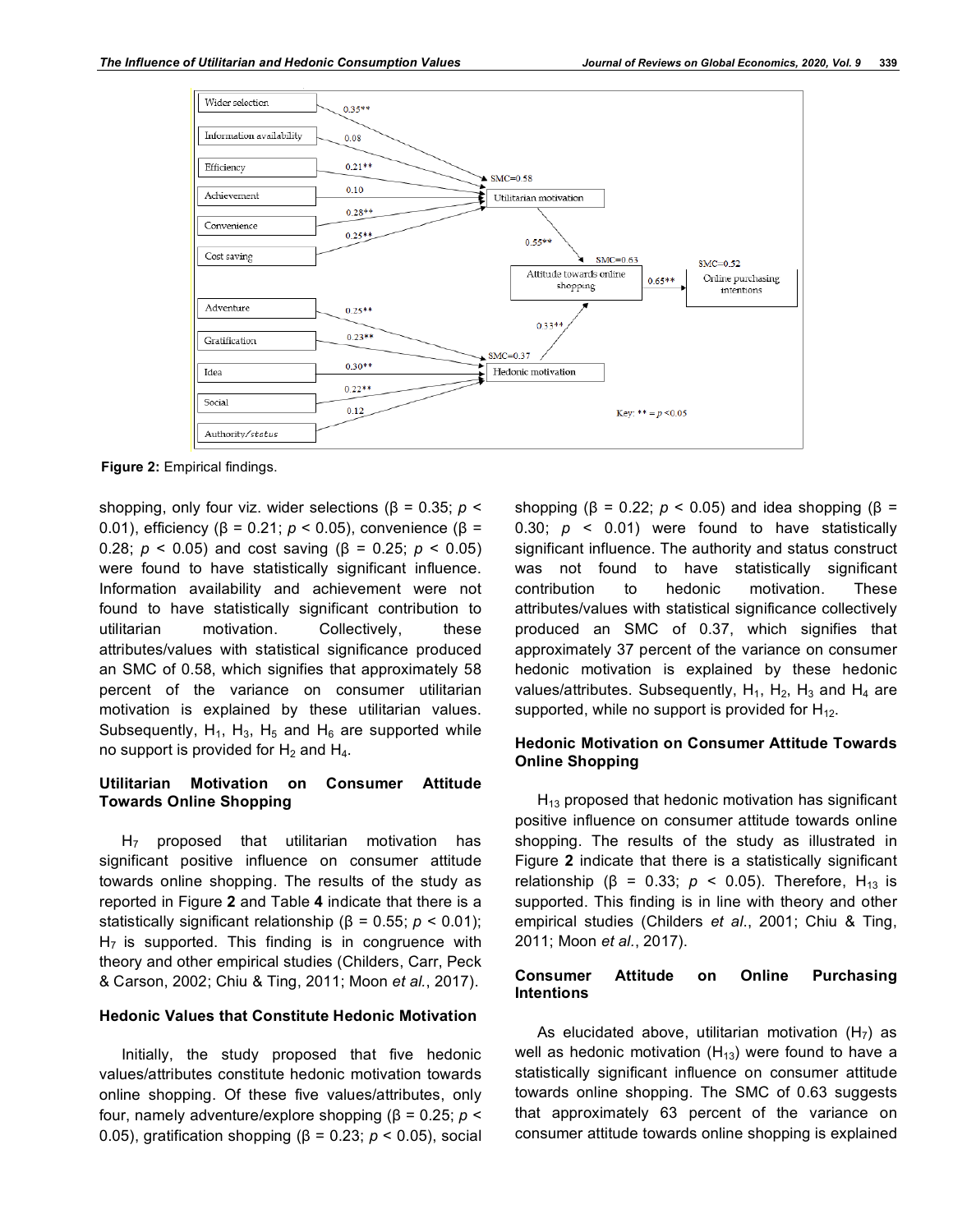| <b>Variables</b>                                           | <b>SMC</b> | Path coeff. | <b>T-value</b> | p-values | <b>Results of hypothesis</b> |
|------------------------------------------------------------|------------|-------------|----------------|----------|------------------------------|
| $H_1$ : Wider selection to utilitarian motivation          | 0.58       | 0.35        | 5.10           | 0.00     | Supported                    |
| $H_2$ : Information availability to utilitarian motivation |            | 0.08        | 1.20           | 0.15     | Not supported                |
| $H_3$ : Efficiency to utilitarian motivation               |            | 0.21        | 2.45           | 0.01     | Supported                    |
| H <sub>4</sub> : Achievement to utilitarian motivation     |            | 0.10        | 1.35           | 0.13     | Not supported                |
| $H5$ : Convenience to utilitarian motivation               |            | 0.28        | 3.20           | 0.01     | Supported                    |
| $H_6$ : Cost saving/better deals to utilitarian motivation |            | 0.25        | 2.90           | 0.01     | Supported                    |
| $H_8$ : Adventure/explore to hedonic motivation            | 0.37       | 0.25        | 2.93           | 0.01     | Supported                    |
| $Hg$ : Gratification shopping to hedonic motivation        |            | 0.23        | 2.50           | 0.01     | Supported                    |
| $H_{10}$ : Idea to hedonic motivation                      |            | 0.30        | 4.90           | 0.00     | Supported                    |
| $H_{11}$ : Social to hedonic motivation                    |            | 0.22        | 2.49           | 0.01     | Supported                    |
| $H_{12}$ : Authority & status to hedonic motivation        |            | 0.12        | 1.31           | 0.12     | Not supported                |
| $H7$ : Utilitarian motivation to attitude                  | 0.63       | 0.55        | 5.97           | 0.00     | Supported                    |
| $H_{13}$ : Hedonic motivation to attitude                  |            | 0.33        | 5.23           | 0.00     | Supported                    |
| $H_{14}$ : Attitude to online purchase intention           | 0.52       | 0.65        | 6.37           | 0.00     | Supported                    |

#### **Table 4: Hypotheses Results**

by these two motivations. By comparison, utilitarian motivation ( $\beta$  = 0.55;  $p$  < 0.01) was found to be a stronger predictor of consumer attitude towards online shopping than does hedonic motivation (β = 0.33; *p* < 0.01).

 $H_{14}$  proposed that consumer attitude has a significant positive influence on online purchasing intentions. In keeping with theory and previously conducted studies (Azjen & Fishein, 1980; Moon *et al*., 2017), the results reported in Figure **2** provide evidence of a positive and significant relationship (β = 0.65; *p* < 0.01). Consequently, the hypothesis  $(H_{14})$  is supported. The SMC = 0.52 signifies that approximately 52 percent of the variance on consumer online purchasing intentions is explained by online consumer attitude, which, in turn, is influenced by utilitarian and hedonic motivations.

#### **6. CONCLUSION AND RECOMMENDATIONS**

The ultimate challenge for any marketing practitioner is to conclude a sale, be it in an online or offline setting. Influencing consumer attitude and purchasing intentions is a step closer to this ultimate challenge. By determining the influence of utilitarian and hedonic consumption values on consumer attitude towards online shopping and purchasing intentions, this paper has provided a deeper understanding, and an

insight on how consumers behave and make decisions in an online environment.

The study has found that four attributes/values, namely by wider selection, efficiency, convenience and cost saving as determinants of consumers' utilitarian motivation towards online shopping, while another set of four attributes/values, namely adventure/explore, gratification, social and idea constituted consumers' hedonic motivation towards online shopping. Furthermore, the study found that both utilitarian and hedonic motivations are determinants of consumer attitude towards online shopping. However, utilitarian motivation was found to be a stronger predictor of consumer attitude towards online shopping than hedonic motivation was. In turn, consumer attitude was found to be a predictor of online purchasing intentions.

At a practical level, the paper has devised a tool for marketing practitioners to utilise in influencing consumer attitude towards online shopping and purchasing intentions, and ultimately conclude a sale through online transaction. Various marketing techniques can be applied with respect to the various variables of utilitarian and hedonic consumption values to influence online consumption behaviour and purchasing decisions. A self-report bias can be regarded as a limitation as study relied on selfadministered questionnaires to collect data. Future studies may consider testing other theories to explain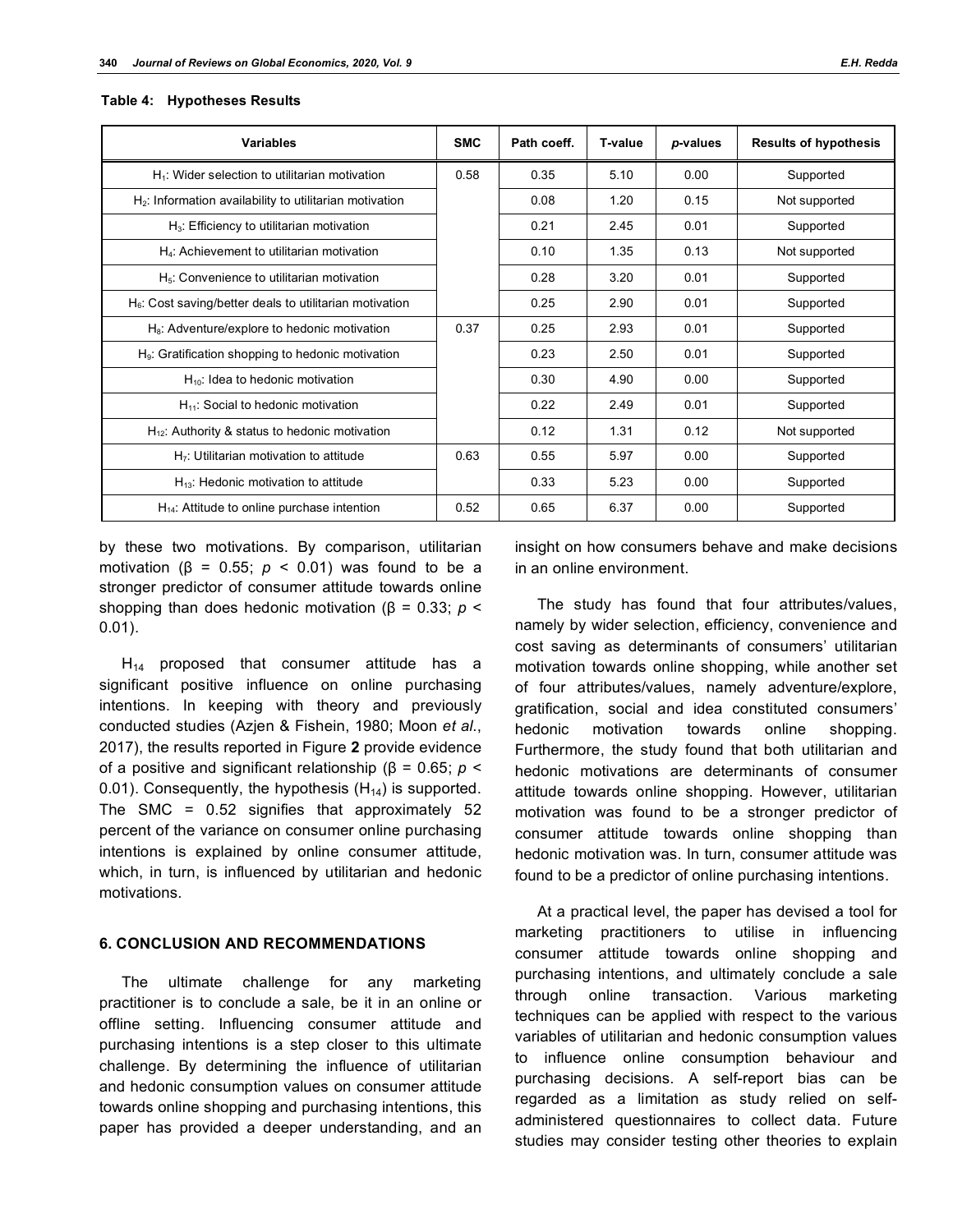consumer motivations on online shopping attitude and purchasing intentions.

#### **REFERENCES**

- Ajzen, I. & Fishbein, M. (1980). *Understanding Attitudes and Predicting Social Behavior*. Prentice-Hall, Englewood Cliffs, NJ.
- Ajzen, I. & Madden, T.J. (1986). Prediction of goal-directed behavior: Attitudes, intentions, and perceived behavioral control. *Journal of Experimental Social Psychology*, *22*(5), pp. 453- 474. https://doi.org/10.1016/0022-1031(86)90045-4
- Ajzen, I. (1985). From intentions to actions: a theory of planned behavior", in Kuhl, J. and Beckman, J. (Eds), Action Control: From Cognition to Behavior, Springer, Heidelberg, pp. 11-39. https://doi.org/10.1007/978-3-642-69746-3\_2
- Ajzen, I. (1991). The theory of planned behavior. *Organizational Behavior and Human Decision Processes*, *50*, 179-211. https://doi.org/10.1016/0749-5978(91)90020-T
- Alba, J., Lynch, J., Weitz, B., Janiszewski, C., Lutz, R., Sawyer, A. & Wood, S. (1997). Interactive home shopping: consumer, retailer, and manufacture incentives to participate in electronic marketplaces. *Journal of Marketing* 61(3), 38-53. https://doi.org/10.1177/002224299706100303
- Arnold, M. J. & Reynolds, K. E. (2003). Hedonic shopping motivations. *Journal of Retailing*, 79, 77-95. https://doi.org/10.1016/S0022-4359(03)00007-1
- Assael, H. (2004). *Consumer behavior: a strategic approach*. Boston, MA: Houghton Mifflin.
- Babin, B. & Harris, E.G. (2016). *Consumer behaviour*. Mason, OH: South-Western Cengage Learning
- Babin, B. J., Darden, W. R., & Griffin, M. (1994). Work and/or Fun: Measuring Hedonic and Utilitarian Shopping Value. *The Journal of Consumer Research*, *20*(4), 644-656. https://doi.org/10.1086/209376
- Bagozzi, R.P., 1975. Marketing as exchange. *Journal of Marketing*, *39*(4), 32-39. https://doi.org/10.1177/002224297503900405
- Batra, R., & Ahtola, O. T. (1991). Measuring the hedonic and utilitarian sources of consumer attitudes. *Marketing Letters*, *2*(2), 159-170. https://doi.org/10.1007/BF00436035
- Beckstead, J.W. (2013). On measurements and their quality: Paper 1: Reliability-history, issues and procedures. *International journal of nursing studies*, *50*(7), 968-973. https://doi.org/10.1016/j.ijnurstu.2013.04.005
- Blunch, N.J. 2008. *Introduction to structural equation modelling using SPSS and Amos*. London: SAGE. https://doi.org/10.4135/9781446249345
- Burke, R.R., 1997. Do you see what I see? The future of virtual shopping. *Journal of the Academy of Marketing Science 25*(4), 352-361. https://doi.org/10.1177/0092070397254007
- Childers, T. L., Carr, C. L., Peck, J., & Carson, S. (2002). Hedonic and utilitarian motivations for online retail shopping behavior. *Journal of Retailing*, *77*(4), 511-535. https://doi.org/10.1016/S0022-4359(01)00056-2
- Chiu, C. M., Wang, E. T., Fang, Y. H., & Huang, H. Y. (2014). Understanding customers' repeat purchase intentions in B2C e-commerce: The roles of utilitarian value, hedonic value and perceived risk. *Information System Journal*, *24*(1), 85-114. https://doi.org/10.1111/j.1365-2575.2012.00407.x
- Chiu, J. S., & Ting, C. C. (2011). Will you spend more money and time on Internet shopping when the product and situation are right? *Computers in Human Behavior*, *27*(1), 203-208. https://doi.org/10.1016/j.chb.2010.07.037
- Clark, L.A. & Watson, D. (1995). Construct validity: basic issues in objective scale development. *Psychological assessment*, *7*(3), 309-319. https://doi.org/10.1037/1040-3590.7.3.309
- Davis, F.D.; Bagozzi, R.P. & Warshaw, P.R. (1989). User acceptance of computer technology: a comparison of two theoretical models. *Management Science*, *35*(8), 982-1003. https://doi.org/10.1287/mnsc.35.8.982
- Delafrooz, N., Paim, L. H., Haron, S. A., Sidin, A. & Khatibi (2009). Factors affecting students' attitude toward online Shopping. *African Journal of Business Management*, 3(5), 200-209.
- Evans, M., Jamal, A. & Foxall, G. (2009). *Consumer behaviour*. 2nd ed. Chichester: Wiley.
- Fischer, E., & Arnold, S. J. (1990). More than a labor of love: Gender roles and Christmas shopping. *Journal of Consumer Research*, *17* (December), 333-345. https://doi.org/10.1086/208561
- George, J. F. (2004). The theory of planned behavior and internet purchasing. *Internet Research*, 14(3), 198-212. https://doi.org/10.1108/10662240410542634
- Guido, G. (2006). Shopping motives, big five factors, and the hedonic/utilitarian shopping value: an integration and factorial study. *Innovative Marketing*, *2*(2), 57-67.
- Hair, J.F.; Black, W.C.; Babin, B.J. & Anderson, R.E. (2010). *Multivariate data analysis: a global perspective.* 7th ed. New Jersey: Pearson Education.
- Hirschman, E.C., Holbrook, M.B., 1982. Hedonic consumption: emerging concepts, methods and propositions. *Journal of Marketing 46* (2), 92-101. https://doi.org/10.1177/002224298204600314
- Hoyer, W.D., MacInnis D.J. & Pieters, R. 2013. Consumer behavior. 6th ed. Mason, OH: South-Western Cengage Learning.
- Kim, H.S. (2006). Using hedonic and utilitarian shopping motivations to profile inner city consumers. *Journal of Shopping Center Research*, *13*(1), 57-79.
- Kim, Y. K. (2002). Consumer value: An application to mall and Internet shopping. *International Journal of Retail & Distribution Management*, 30(12), 595-602. https://doi.org/10.1108/09590550210453075
- Malhotra, N. K. (2010). *Marketing research: an applied orientation*. 6th ed. Upper New Jersey: Pearson Education Prentice Hall.
- Malhotra, N.K. (2010). *Marketing research: an applied orientation*. 6<sup>th</sup> ed. Upper New Jersey: Pearson Education Prentice Hall.
- Moon, M.A., Khalid, M.I., Awan, H.M., Attiq, S., Rasool, H. & Kiran, M. (2017). Consumer`s website`s utilitarian and hedonic attributes and online purchasing intentions: A cognitiveaffective attitude approach. *Spanish Journal of Marketing*, 21, 73-88.

https://doi.org/10.1016/j.sjme.2017.07.001

- Nejati, M. & Parakhodi, M.P. (2013). The effect of hedonic and utilitarian values on satisfaction and behavioural intentions for dining in fast-casual restaurants in Iran. *British Food Journal*, *115*(11), 1583-1596. https://doi.org/10.1108/BFJ-10-2011-0257
- Pallant, J. (2013). A step by step guide to data analysis using IBM SPSS: survival manual. 5th ed. New York: McGraw-Hill.
- Parsons, A.G., (2002). Non-functional motives for online shoppers: why we click. *The Journal of Consumer Marketing 19*(5), 380-392. https://doi.org/10.1108/07363760210437614
- Redda, E.H. (2018). Positive and negative antecedents of consumer attitude towards online shopping. *Journal of Economics and Behavioural Studies*, 10(6):222-228. https://doi.org/10.22610/jebs.v10i6(J).2612
- Redda, E.H. (2019). Attitudes towards online shopping: application of the theory of planned behaviour. *Acta Universitatis Danubius, 15*(2), pp. 148-159.